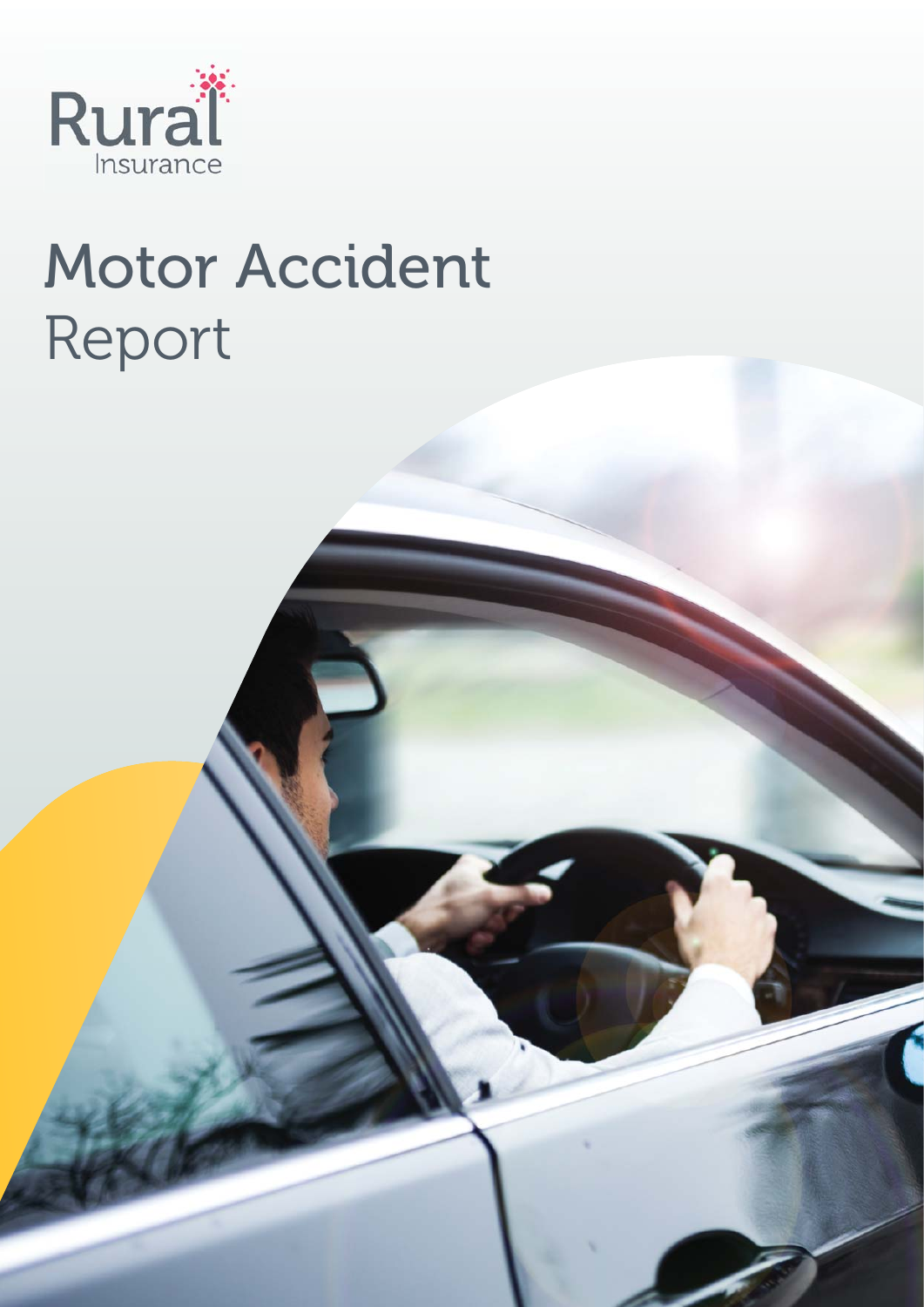|                     | <b>Rural Insurance Group Limited</b> |                   |
|---------------------|--------------------------------------|-------------------|
|                     | The Hamlet                           |                   |
|                     | <b>Hornbeam Park</b>                 |                   |
| Tel: 0344 55 77 177 | Harrogate HG2 8RE                    | Fax: 01423 874127 |

## **Motor Accident Report Form**

| <b>INSURED</b>                                                                             | Policy No.                                         |
|--------------------------------------------------------------------------------------------|----------------------------------------------------|
| <b>Name</b>                                                                                | Home Tel. No.                                      |
| <b>Address</b>                                                                             | Work Tel. No.                                      |
|                                                                                            | <b>Mobile</b>                                      |
|                                                                                            | Email                                              |
| Occupation                                                                                 | <b>VAT Registered: Yes</b><br>Partial<br><b>No</b> |
| <b>DRIVER</b>                                                                              |                                                    |
| <b>Name</b>                                                                                | Date of Birth                                      |
| <b>Address</b>                                                                             | Home Tel. No.                                      |
|                                                                                            | Work Tel. No.                                      |
|                                                                                            |                                                    |
| Occupation                                                                                 |                                                    |
| Was driver in insureds employ at time of accident?                                         | Yes<br><b>No</b>                                   |
| Does driver have any physical defect, infirmity, defective vision or hearing?              | Yes<br>No                                          |
| If yes please detail.                                                                      |                                                    |
|                                                                                            |                                                    |
| Has driver ever been convicted of a motoring offence, or is there any prosecution pending? | Yes<br>No                                          |
| If yes please detail.                                                                      |                                                    |
|                                                                                            |                                                    |
| Has driver been involved in any accidents and/or losses in the last 3 years?               | Yes<br><b>No</b>                                   |
| If yes please detail.                                                                      |                                                    |
|                                                                                            |                                                    |
| Has driver ever been declined motor insurance?                                             | Yes<br><b>No</b>                                   |
| If yes please detail.                                                                      |                                                    |
|                                                                                            |                                                    |
| Is a full U.K. Driving Licence held?                                                       | Yes<br><b>No</b>                                   |
| <b>Driving Licence Number.</b>                                                             | Date test passed.                                  |
| For what purpose was vehicle<br>being used at time of accident?Motor                       |                                                    |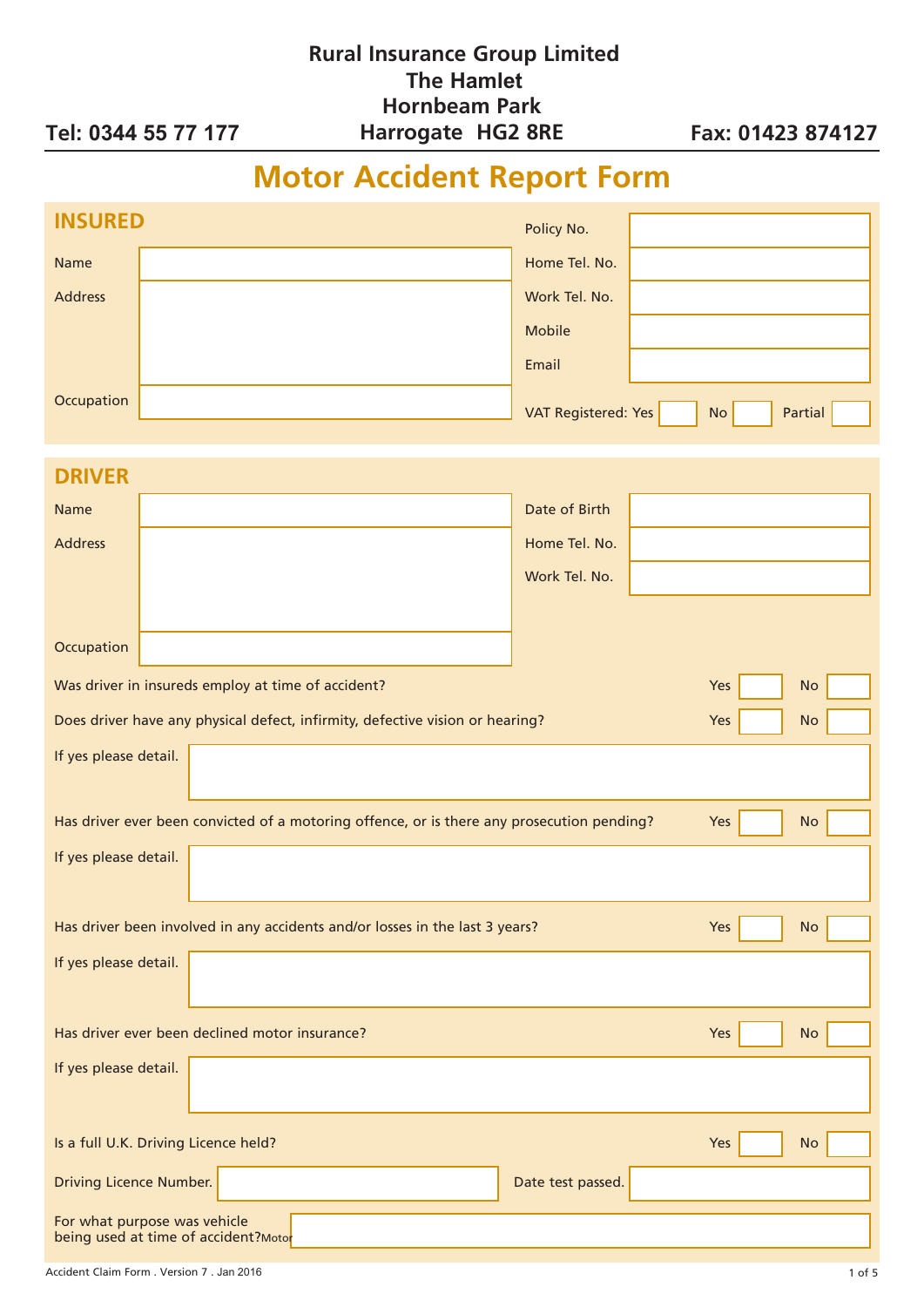#### **INSURED VEHICLE**

| Make                  |                                                                                | Year             |     |           |  |
|-----------------------|--------------------------------------------------------------------------------|------------------|-----|-----------|--|
| Model                 |                                                                                | Reg No.          |     |           |  |
| <b>Purchase Price</b> |                                                                                | Date of Purchase |     |           |  |
| <b>Current Value</b>  |                                                                                |                  |     |           |  |
|                       | Can you recover VAT for the vehicle?                                           |                  | Yes | <b>No</b> |  |
|                       | Is vehicle covered by Hire Purchase/Lease Agreement?                           |                  | Yes | <b>No</b> |  |
|                       | If yes please give name, address of company<br>concerned and Agreement Number. |                  |     |           |  |

### **DAMAGE TO INSUREDS VEHICLE**

| Describe damage                  |  |  |  |                 |     |           |  |
|----------------------------------|--|--|--|-----------------|-----|-----------|--|
| Is vehicle still in use?         |  |  |  |                 | Yes | <b>No</b> |  |
| If No, where is the vehicle now? |  |  |  |                 |     |           |  |
| Repairers name<br>and address.   |  |  |  |                 |     |           |  |
| Repairers Tel. No.               |  |  |  | Cost of repairs |     |           |  |

| <b>OTHER PARTIES</b>                 |         |
|--------------------------------------|---------|
| Name and address of<br>owner/driver. |         |
| Insurers.                            |         |
| Policy No.                           |         |
| Vehicle type / make                  | Reg No. |
| Damage to vehicle.                   |         |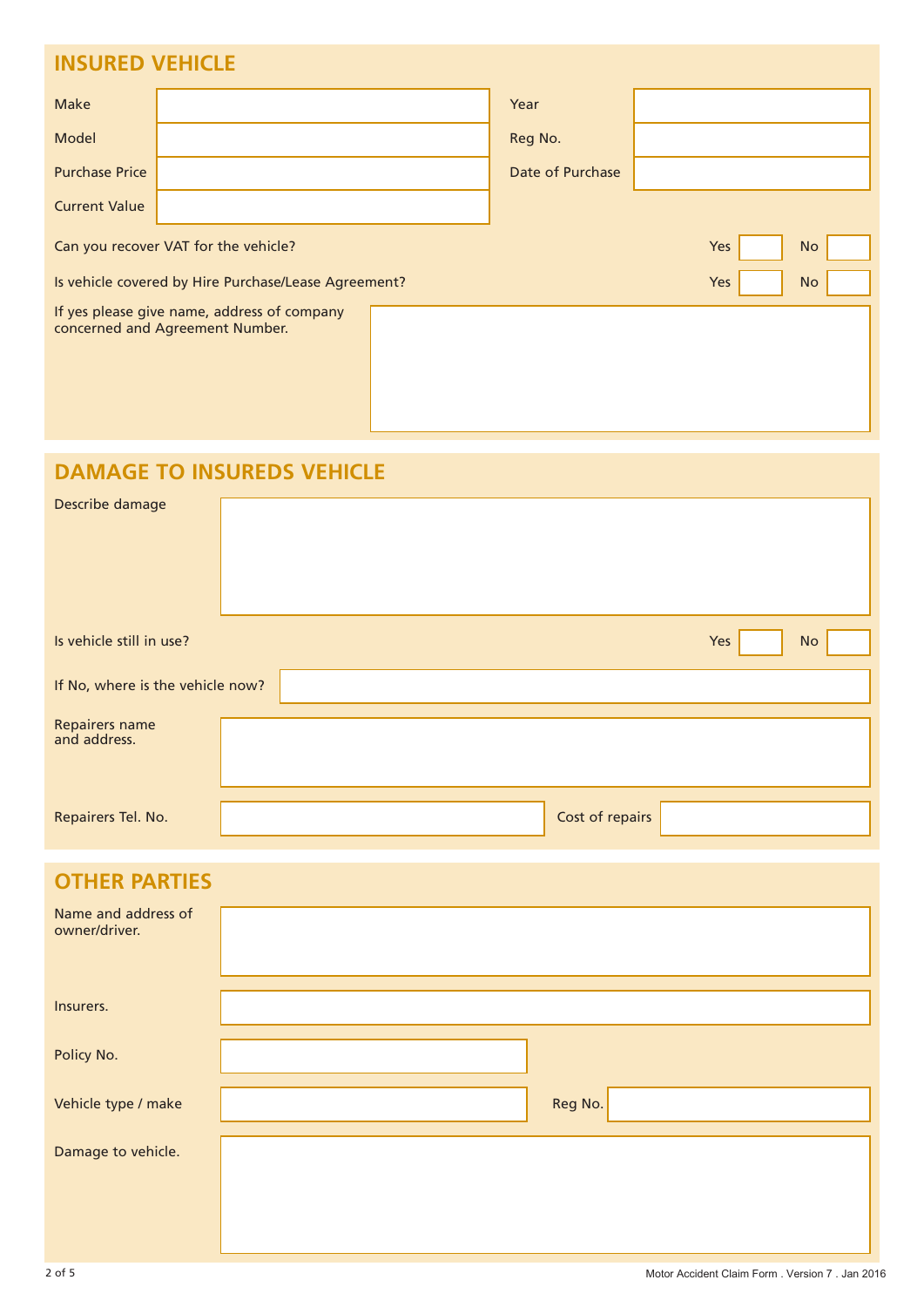| <b>DETAILS OF INJURED PERSONS</b>                                |                   |                                     |
|------------------------------------------------------------------|-------------------|-------------------------------------|
| 1) Name and address.                                             |                   |                                     |
| In whose car were they travelling?                               |                   |                                     |
| Were they a:<br>(a) Driver?<br>(b) Passenger?<br>(c) Pedestrian? | Yes<br>Yes<br>Yes | <b>No</b><br><b>No</b><br><b>No</b> |
| Please describe their<br>injuries.                               |                   |                                     |
| Were they taken to hospital?                                     | Yes               | No                                  |
| Were they wearing a seat belt / crash helmet?                    | Yes               | <b>No</b>                           |
| 2) Name and address.                                             |                   |                                     |
| In whose car were they travelling?                               |                   |                                     |
| (a) Driver?<br>Were they a:<br>(b) Passenger?<br>(c) Pedestrian? | Yes<br>Yes<br>Yes | <b>No</b><br><b>No</b><br><b>No</b> |
| Please describe their<br>injuries.                               |                   |                                     |
| Were they taken to hospital?                                     | Yes               | No                                  |
| Were they wearing a seat belt / crash helmet?                    | Yes               | No                                  |
| <b>WITNESSES</b>                                                 |                   |                                     |

| 1) Name        |                                                      |     |           |
|----------------|------------------------------------------------------|-----|-----------|
| <b>Address</b> |                                                      |     |           |
|                | Was this witness known to you prior to the accident? | Yes | <b>No</b> |
| 2) Name        |                                                      |     |           |
| <b>Address</b> |                                                      |     |           |
|                | Was this witness known to you prior to the accident? | Yes | <b>No</b> |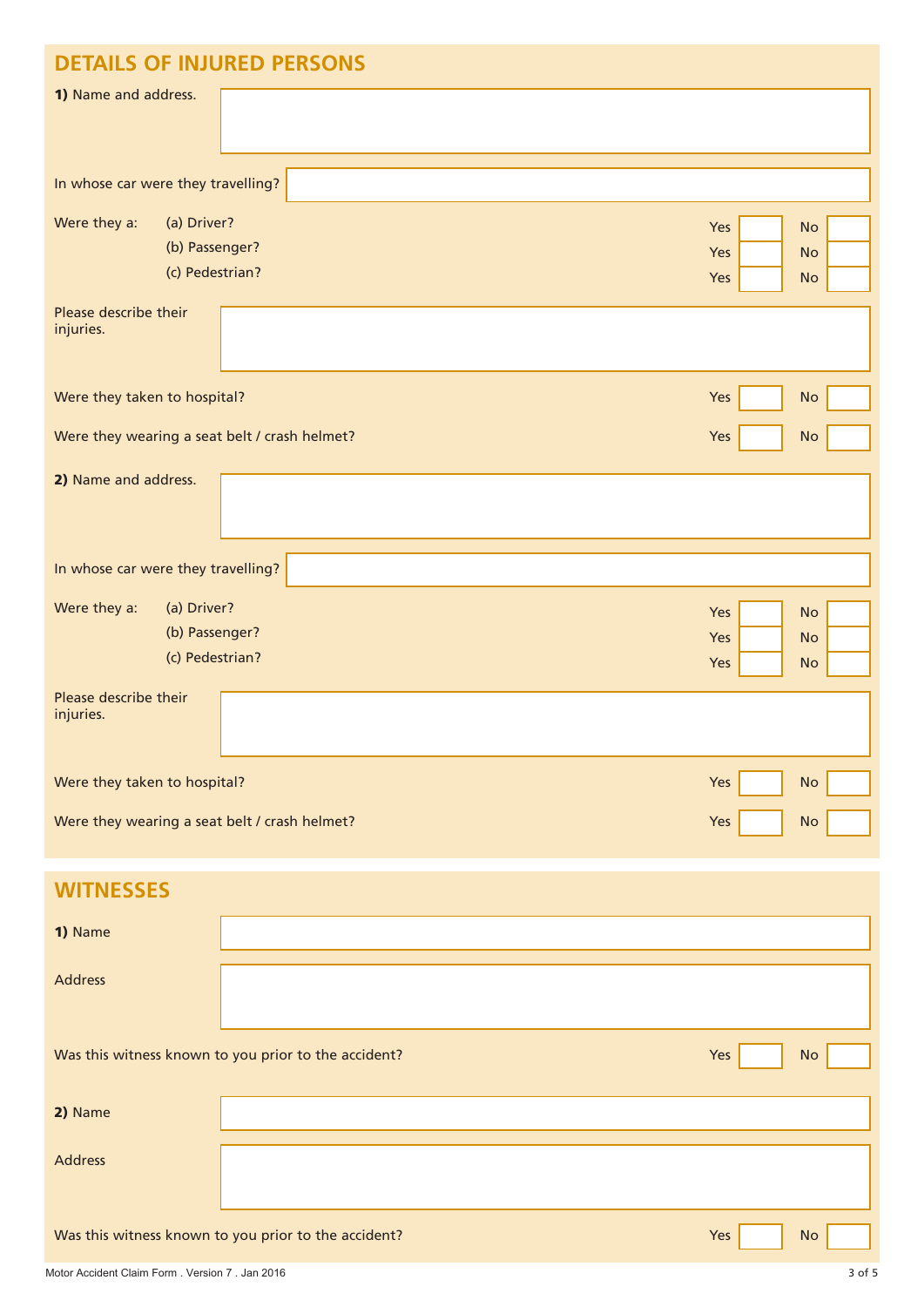| <b>DETAILS OF THE ACCIDENT</b>                              |  |                |               |                    |
|-------------------------------------------------------------|--|----------------|---------------|--------------------|
| <b>Date</b>                                                 |  |                | Time          |                    |
| Location                                                    |  |                | <b>Street</b> |                    |
| Town                                                        |  |                | County        |                    |
| Condition of road                                           |  |                | Width of road |                    |
| <b>Weather conditions</b>                                   |  |                | Visibility    |                    |
| Were the street lights on?                                  |  |                |               | Yes<br>No          |
| Applicable speed limit.                                     |  |                |               |                    |
|                                                             |  | <b>INSURED</b> |               | <b>THIRD PARTY</b> |
| Estimated speed before accident.                            |  |                |               |                    |
| What signals were given?                                    |  |                |               |                    |
| What vehicle lights were on?                                |  |                |               |                    |
| Did the police attend or were they informed?                |  |                |               | No<br>Yes          |
| If yes please give name and<br>number of attending officer. |  |                |               |                    |
| Police station address.                                     |  |                |               |                    |
|                                                             |  |                |               |                    |
| Have you received any notice of intended prosecution?       |  |                |               | <b>No</b><br>Yes   |
| If yes please give details.                                 |  |                |               |                    |
| Who do you think was<br>responsible for the accident?       |  |                |               |                    |

#### **DESCRIBE THE ACCIDENT CIRCUMSTANCES**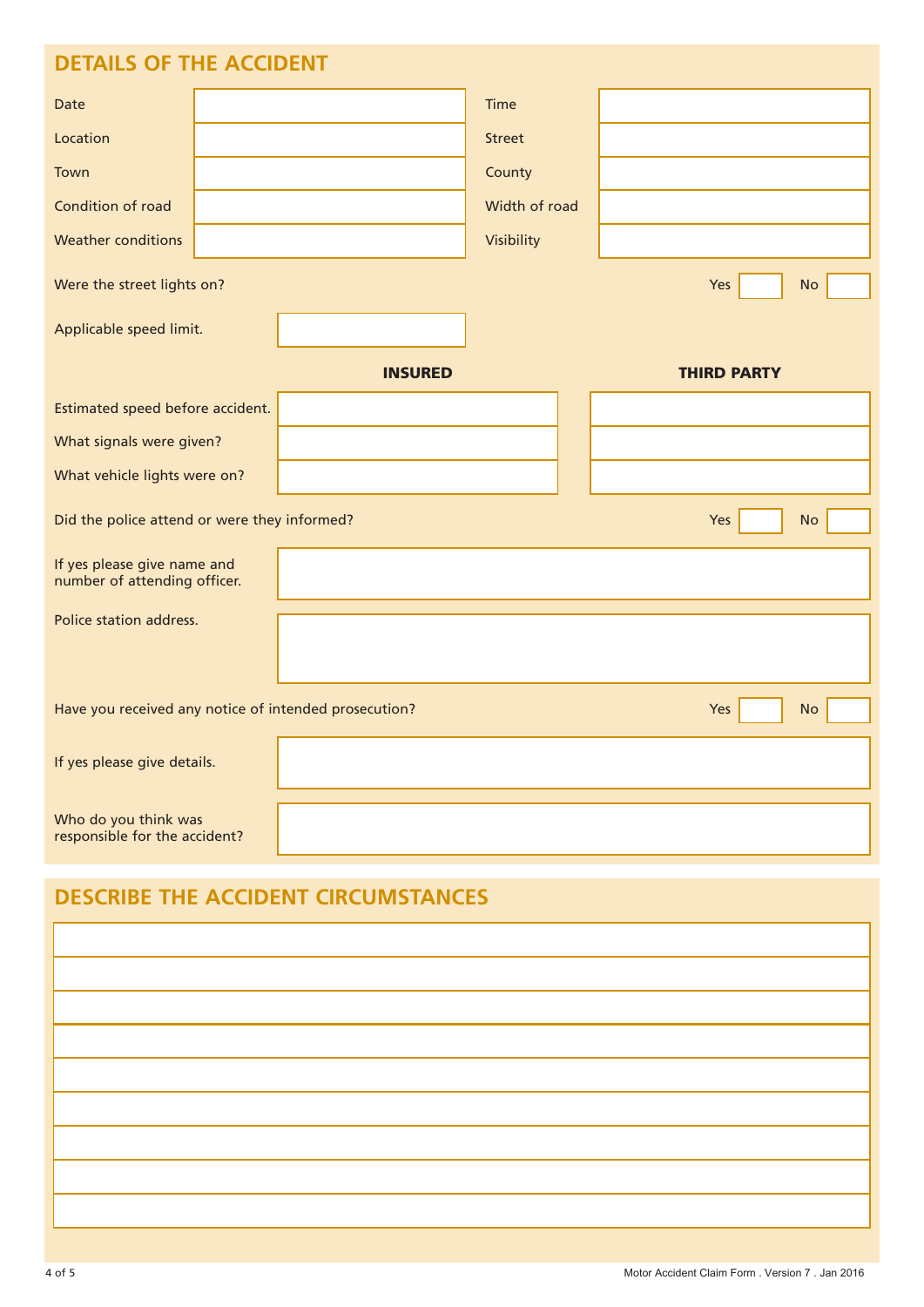#### **PAYMENT OF CLAIM**

To avoid postal delays and the risk of theft we will pay any agreed amount due to you in respect of your claim directly into your bank account.

Please complete the following details about your bank account

| <b>Bank Name</b>                                                 |  |  |  |  |  |  |  |  |
|------------------------------------------------------------------|--|--|--|--|--|--|--|--|
| <b>Bank Account Number</b>                                       |  |  |  |  |  |  |  |  |
| Sort Code                                                        |  |  |  |  |  |  |  |  |
| <b>Bank Account Name</b>                                         |  |  |  |  |  |  |  |  |
| If you would however prefer to receive a cheque please tick here |  |  |  |  |  |  |  |  |

#### **NOTICE**

Insurers pass information to the Motor Insurance Anti-Fraud and Theft Register run by the Association of British Insurers (ABI). The aim is to help us to check information provided and also prevent fraudulent claims. Under the Conditions of your Policy, you must tell us about any incident (such as an accident or Theft) which may or may not give rise to a claim. We will pass information relating to this incident to the Register.

#### **DECLARATION**

I/WE DECLARE THAT THE PARTICULARS ON THIS FORM ARE CORRECT TO THE BEST OF MY/OUR KNOWLEDGE AND BELIEF.

I/WE UNDERSTAND THAT YOU MAY ASK FOR INFORMATION FROM OTHER INSURERS TO CHECK THE ANSWERS I/WE HAVE PROVIDED.

| <b>Signature of insured</b> | <b>Date</b> |  |
|-----------------------------|-------------|--|
| <b>Signature of driver</b>  | <b>Date</b> |  |